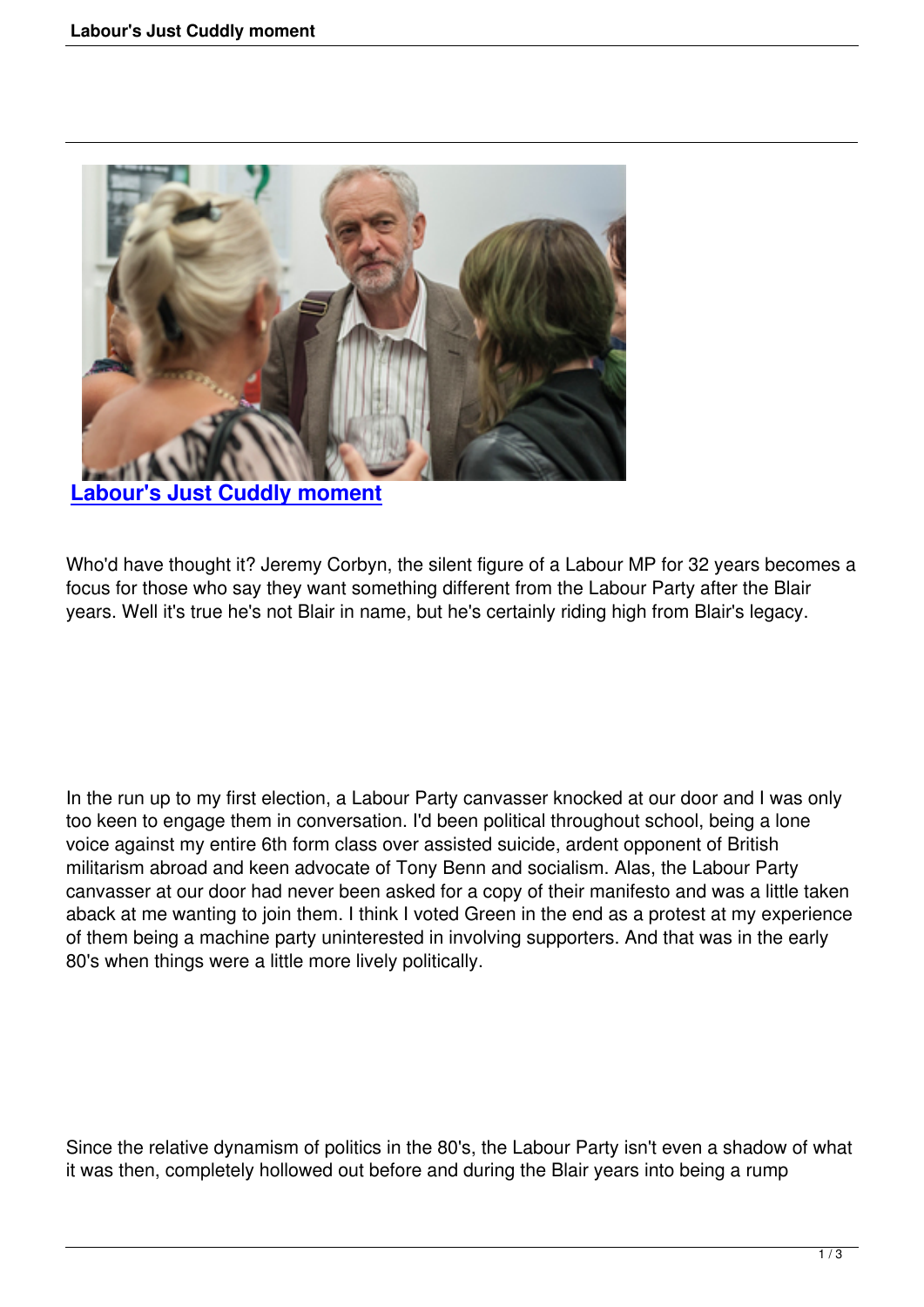organisation of individual professional politicians who organise more around personalities than politics. Not only was Tony Blair a beneficiary of the decline of the Labour Party, but the fairly systematic insulation of the Westminster machine from the historic base of Labourism in the trade union bureacracy was progressed through Ed Miiliband's period as leader. Indeed, the £3 for a vote scheme much ridiculed for being open to exploitation by small numbers of potentially unrepresentative bodies, was Ed's great initiative to democratise the Labour Party from the union structure that helped bring him to office.

Jeremy Corbyn is as surprised as anyone to become a Labour Leader candidate after such a long slumber as an MP, but he's mastered the state's avoidance of responsibility approach he's been responsible for managing for so long. In the Independent he's quoted as saying "I have this desperately old fashioned point of view that policy making and decision making should not come from the top, passed down the food chain for the foot soldiers to go and knock on doors and release it on the unsuspecting public," he said. "I'd rather it started with the suspecting public putting their ideas forward of the kind of society, the kind of housing, the kind of health, the kind of social security systems they want so that it works through and we end up with a very broad range of support, very valuable ideas in our country that have been suppressed for so long by this ridiculous consensus in Westminster about how policy is made by party leaders." He's clearly mindful that there is no longer a Labour Party infrastructure to develop a manifesto or programme.

At Manchester's rally for Jeremy Corbyn on Saturday, ex-Coronation Street luvvie Julie Hesmondhalgh, ended her pitch in favour of JC by declaring, to rapturous applause: "Welcome to the vibrant, mass movement of giving a toss about stuff ." Everyone who doesn't support Just Cuddly for leader of the Labour Party is by implication someone who doesn't give a toss. Smug and self satisfied in their detachment from wider society somewhat understates that viewpoint. The avoidanc[e or responsibility and smugness central to to](http://www.theguardian.com/uk-news/the-northerner/2015/aug/30/jeremy-corbyn-manchester-rally)day's Labour Party is one thing, but it's the authoritarianism based on a demeaned and degraded populace that enrages me much more.